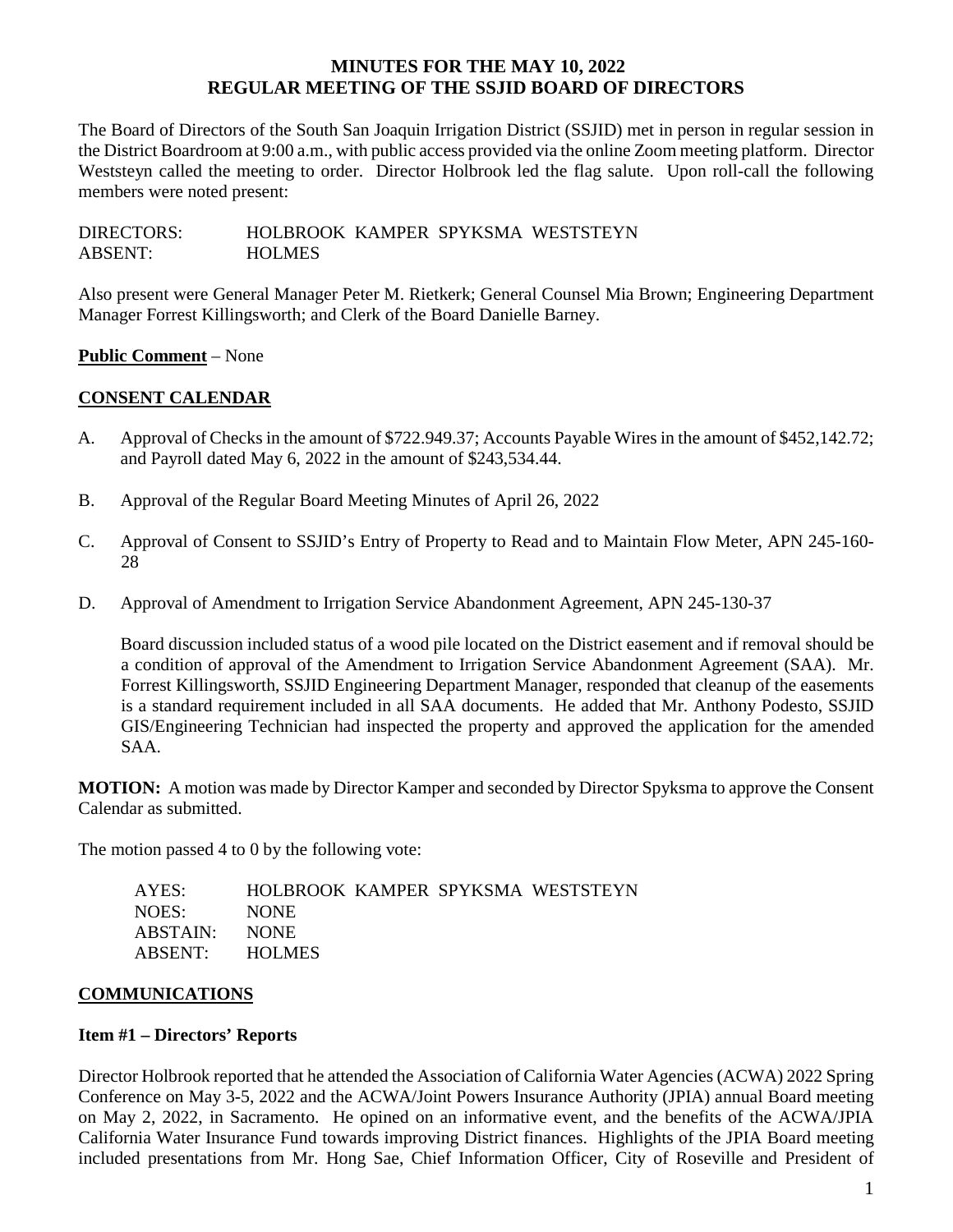Municipal Information Systems Association of California (MISAC), titled "Cybersecurity for Utilities: Principles and Framework;" and Mr. Alex Kaplan, Executive Vice President, Alternative Risk, Amwins, titled "The Protection Gap: Climate Risk and Insurance." Director Holbrook completed the ACWA/JPIA course to renew the required AB 1825 Sexual Harassment Prevention certificate.

Director Spyksma reported that he attended the ACWA 2022 Spring Conference on May 3-5, 2022 and the ACWA/JPIA annual board meeting on May 2, 2022, in Sacramento. He commented on information acquired regarding cybersecurity and recommended an annual cybersecurity training and certification, as well as the rapidly changing climate and subsequent irrelevance of historical data. Director Spyksma noted the current availability of safety grant funding, and suggested inviting Mr. Walter "Andy" Sells, ACWA/JPIA President, to a future board meeting and/or tour of the District dams and facilities. He completed the ACWA/JPIA course to renew the required AB 1825 Sexual Harassment Prevention certificate.

Director Kamper stated there were no updates to report.

Director Weststeyn commented on the recent Magnacide application, expressed appreciation for the clean water in the irrigation ditches, and thanked the Irrigation Operations crews.

# **Item #2 – Various Reports**

# *The General Manager's Report was presented orally to the Board on May 10, 2022.*

Mr. Peter Rietkerk, SSJID General Manager, provided a brief hydrology update and water supply projections per the California Department of Water Resources (DWR) Bulletin 120, dated May 1, 2022, indicating an increase in projected runoff from the Stanislaus River with the 90-percent exceedance forecast to be 627,000 acre-feet (AF). He noted again that the lack of hydrology will result in lower New Melones storage as compared to last year. Mr. Rietkerk highlighted that with continued prudent and efficient water use by our customers and District staff, the District will be able to increase its savings in the conservation account, to further protect against another dry year.

Mr. Rietkerk reported that he attended the ACWA 2022 Spring Conference on May 3-5, 2022 in Sacramento. He commented that it was an excellent conference, and was pleased that a majority of the District's Senior Leaders attended representing SSJID as a team and engaging with counterparts and other organizations. Mr. Rietkerk stated that follow up at a future Senior Leadership meeting will include a debriefing of the ACWA conference and ways to incorporate learned new ideas and best practices into the SSJID culture. He noted additional conference highlights including federal and state funding available for Water Master Plan (WMP) projects, which Mr. Brandon Nakagawa, SSJID Water Resources Manager, and Mr. Killingsworth will research further; voluntary agreements for the Bay-Delta Water Quality Control Plan; and the ACWA Quench California campaign to educate Californians on water infrastructure.

Mr. Rietkerk announced that the first round of interviews for SSJID Finance and Administration Manager will be held on May 12.

Mr. Rietkerk provided an update of the San Joaquin Tributaries Authority (SJTA) Managers meeting held on April 27. Discussion included coordination of member agency presentations of their respective Strategic Plan projects, and opening a dialogue with local farmers to discuss potential projects. Highlights of SJTA Strategic Plan projects will be presented at the board meeting on May 24, as Board feedback is required.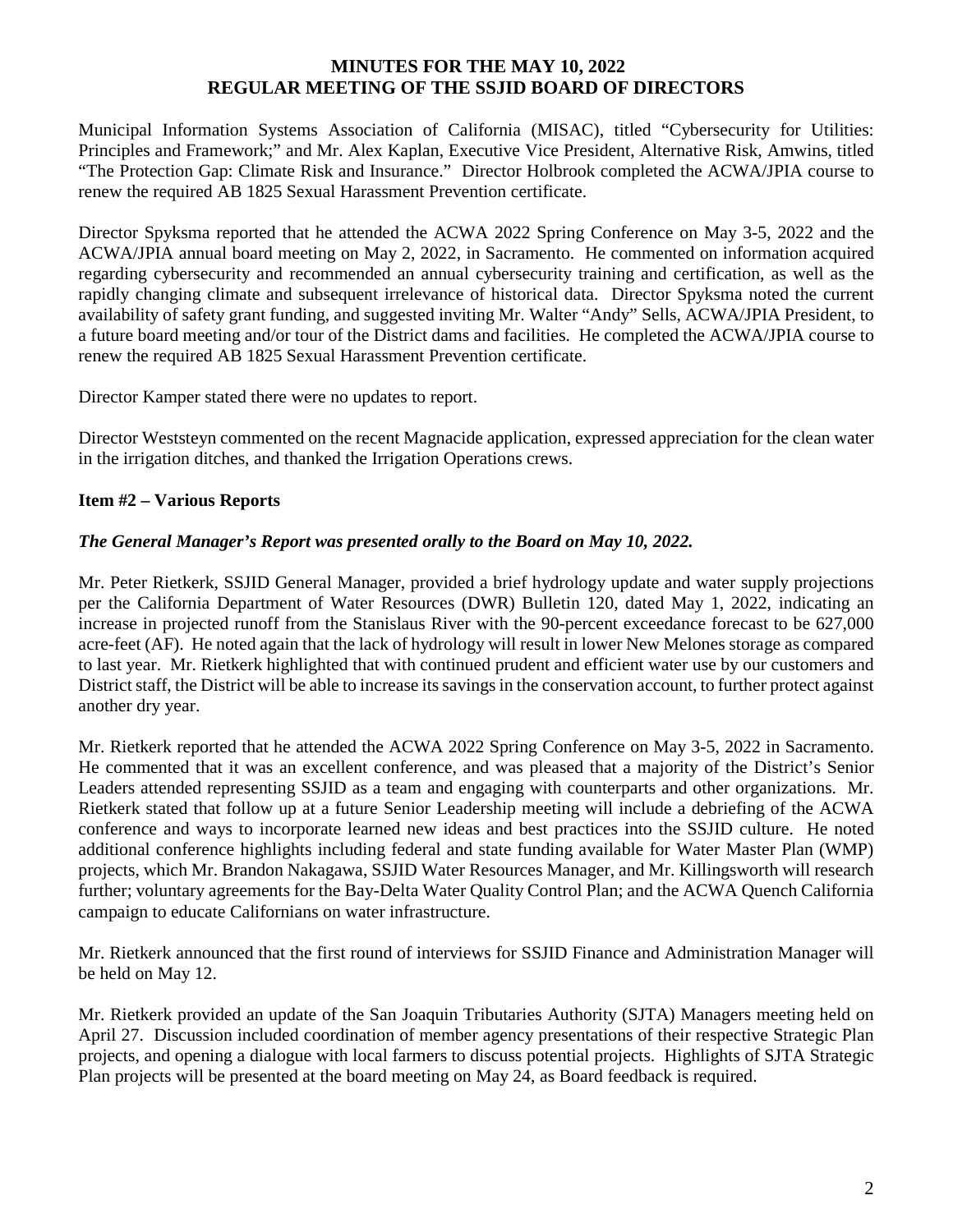# **ACTION CALENDAR**

# **Item #3 – Consider Adoption of Resolution 22-16-Y to Implement Teleconferencing Requirements During a Proclaimed State of Emergency**

**MOTION:** A motion was made by Director Spyksma and seconded by Director Holbrook to adopt Resolution 22-16-Y to Implement Teleconferencing Requirements During a Proclaimed State of Emergency.

#### **SOUTH SAN JOAQUIN IRRIGATION DISTRICT RESOLUTION No. 22-16-Y**

#### **RESOLUTION TO IMPLEMENT TELECONFERENCING REQUIREMENTS DURING A PROCLAIMED STATE OF EMERGENCY**

**WHEREAS**, the Ralph M. Brown Act requires that all meetings of a legislative body of a local agency be open and public and that any person may attend and participate in such meetings; and

**WHEREAS,** the Brown Act allows for legislative bodies to hold meetings by teleconference, but imposes specific requirements for doing so; and

**WHEREAS**, on March 17, 2020, in order to address the need for public meetings during the present public health emergency, Governor Newsom issued Executive Order No. N-29-20, suspending the Act's teleconferencing requirements; and

**WHEREAS**, on June 11, 2021, Governor Newsom issued Executive Order No. N-8-21, continuing the suspension of the Brown Act's teleconferencing requirements through September 30, 2021; and

**WHEREAS**, these Executive Orders allowed legislative bodies to meet virtually as long as certain notice and accessibility requirements were met; and

**WHEREAS**, the State Legislature amended the Brown Act through Assembly Bill No. 361 (AB 361) on September 16, 2021; and

**WHEREAS,** AB 361 amended the Brown Act so that a local agency may use teleconferencing without complying with the regular teleconferencing requirements of the Act, where the legislative body holds a meeting during a proclaimed state of emergency and makes certain findings; and

**WHEREAS,** Government Code section 54953 requires that the legislative body make additional findings every 30 days in order to continue such teleconferencing; and

**WHEREAS**, the Board of Directors previously adopted Resolution No. 21-29-Y authorizing teleconferencing until February 24, 2022, and the conditions under which that Resolution was adopted remain unchanged.

**NOW THEREFORE,** the Board of Directors hereby finds, determines, declares, orders, and resolves as follows:

- 1. That the foregoing recitals are true and correct and incorporates them by this reference.
- 2. The Board of Directors ("Board") of the South San Joaquin Irrigation District ("District") finds, by a majority vote, the following: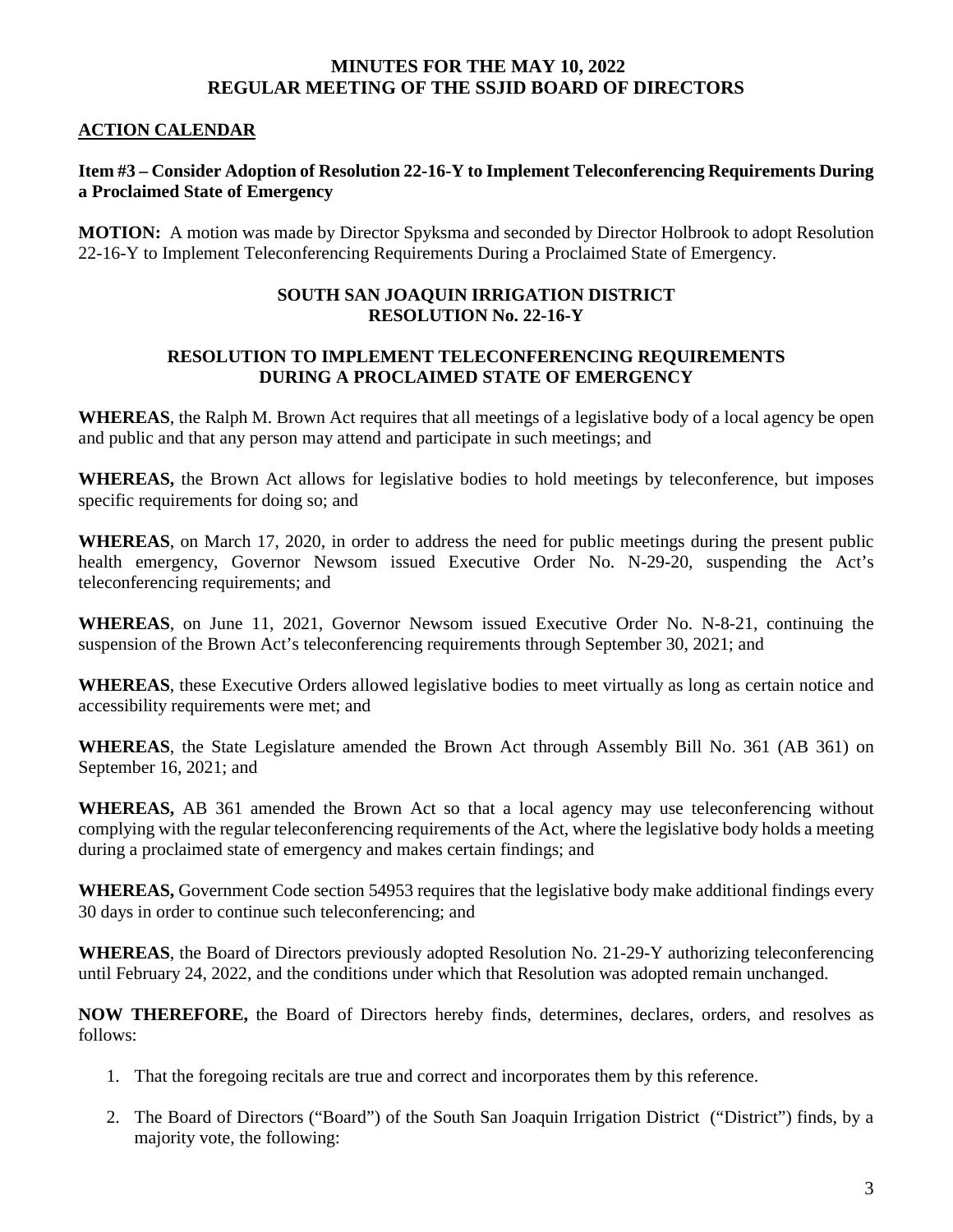- a. That there exists a proclaimed state of emergency; and
- b. State or local officials have imposed or recommended measures to promote social distancing.
- 3. District staff is authorized to take all steps and perform all actions necessary to execute and implement this Resolution in compliance with Government Code section 54953.
- 4. Full participation by the public in meetings covered under the provisions of this Resolution is facilitated through the teleconferencing platform.
- 5. This Resolution shall take effect **May 12, 2022** and shall remain in effect for thirty (30) days thereafter (until June 11, 2022), provided the conditions set forth in Section 2 remain.
- 6. This Resolution repeals and replaces Resolution 22-12-Y.

**PASSED AND ADOPTED** by the Board of Directors of the South San Joaquin Irrigation District this 10<sup>th</sup> day of May 2022, by the following vote:

| AYES:    | HOLBROOK KAMPER SPYKSMA |  |
|----------|-------------------------|--|
| NOES:    | <b>WESTSTEYN</b>        |  |
| ABSTAIN: | <b>NONE</b>             |  |
| ABSENT:  | <b>HOLMES</b>           |  |

# **Item #4 – Consider Cancellation of the Regular Board Meeting on June 14, 2022**

Mr. Rietkerk addressed the Board regarding cancellation of the regular board meeting on June 14, 2022, due to a conflict with the American Public Power Association (APPA) Annual Conference on June 10 through June 15, 2022. To date, Mr. Rietkerk, Director Holbrook, SSJID General Counsel Mia Brown, and SSJID Government and Public Relations Manager Katie Patterson are registered to attend this year's event.

Mr. Rietkerk recommended cancellation of the board meeting due to the absence of the above mentioned staff. He noted that should an issue arise requiring an immediate board decision and/or action, a special board meeting may be called upon by the Board President. Should the Board approve staff recommendation, the only regularly scheduled board meeting, in June, will be held on June 28, 2022.

**MOTION:** A motion was made by Director Kamper and seconded by Director Spyksma to cancel the regular board meeting on June 14, 2022.

The motion passed 4 to 0 by the following vote:

| AYES:          |             |  | HOLBROOK KAMPER SPYKSMA WESTSTEYN |
|----------------|-------------|--|-----------------------------------|
| NOES:          | <b>NONE</b> |  |                                   |
| ABSTAIN:       | NONE.       |  |                                   |
| ABSENT: HOLMES |             |  |                                   |

# **Item #5 – Quarterly Presentation of Financial Statements through March 2022**

Ms. Sarah Bloom, SSJID Interim Finance and Administration Manager, addressed the Board and provided a quarterly presentation of the year-to-date financial statements through March 31, 2022. She gave detailed explanations of the balance sheet; liabilities, deferred inflows, and net position; 2021/2022 comparison of yearto-date revenues and expenses; budget comparison of year-to-date revenues and expenses; and analysis of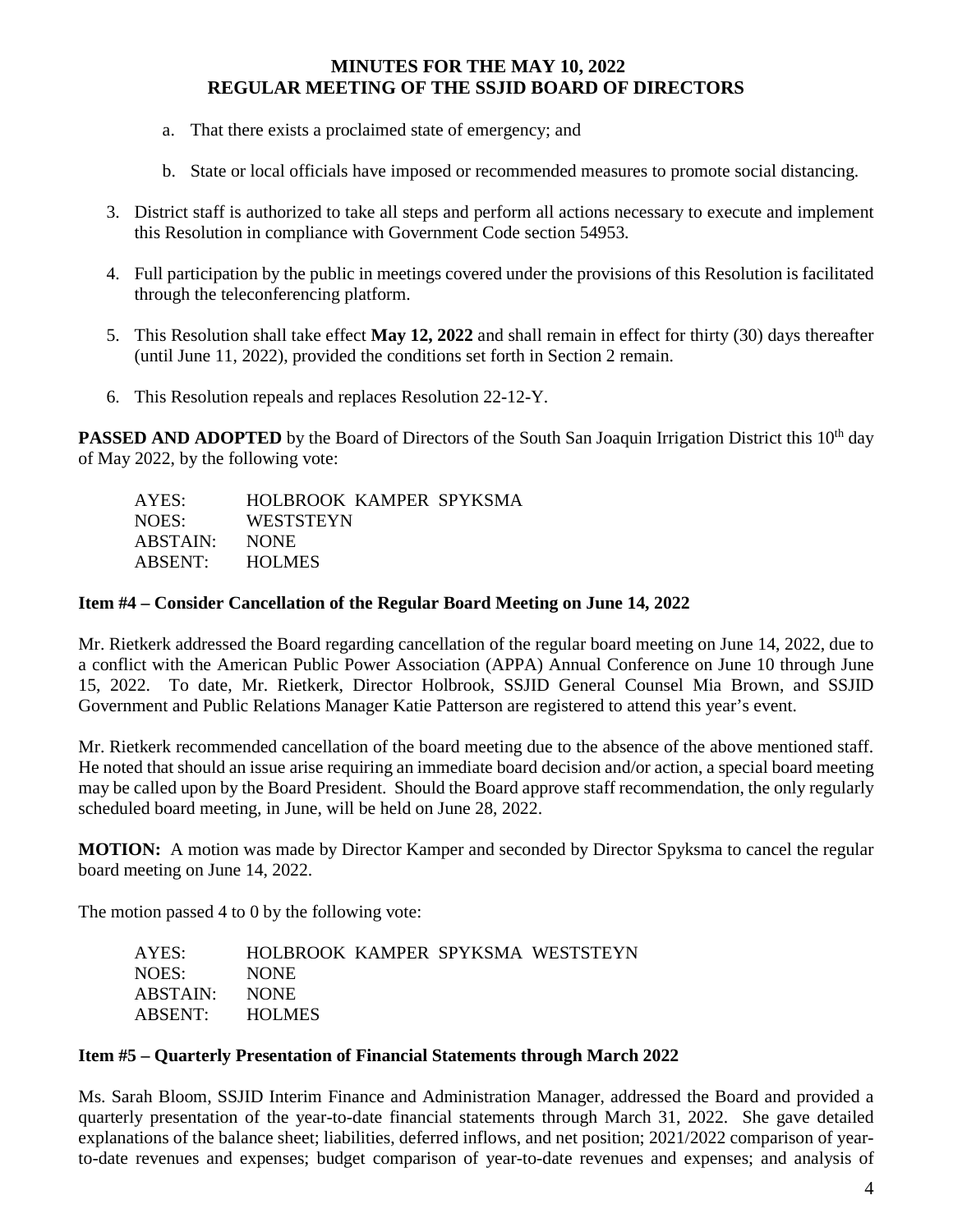changes to cash and investments. The Board inquired about the line item depicting fuel costs due to the increase in gasoline prices, to which Ms. Bloom responded that it may be included in Materials and Supplies, but she will seek clarification and provide findings to the Board. The Financial Statements Report for March 2022 was included in the agenda packet, Item #5.

# **Item #6 – Quarterly Presentation of Investment Report through March 2022**

Ms. Bloom provided a quarterly presentation of the investment report for March 31, 2022. She gave detailed explanations of cash and investments; summary of portfolio yield at 0.73%; treasury yield curve; and future investment redemptions. The Investment Report for March 31, 2022 was included in the agenda packet, Item #6.

Board discussion included long-term versus high-yield investments; ACWA California Water Insurance investments; inviting a financial advisor to a future board meeting to provide investment options; and convening an SSJID Finance Committee meeting to discuss next steps. Ms. Bloom will confer with the District's investment broker, Mr. Kevin Martin, Financial Advisor, Cantella & Co., Inc., on his availability to attend a future meeting.

# *The next item was taken up following Closed Session.*

# **Item #7 – Consider Approval of Job Description for SSJID Electric Utility Manager**

*It was announced that all items listed in the Closed Session agenda would be discussed. The Board took a brief recess at 10:00 a.m. and convened to Closed Session at 10:05 a.m.*

# **Item #8 – CLOSED SESSION**

- 8. a. Conference with Legal Counsel Anticipated Litigation Initiation to litigation pursuant to paragraph (4) of Subdivision (d) of Section 54956.9
	- 3 cases
	- b. Conference with Legal Counsel Anticipated Litigation Significant exposure to litigation pursuant to paragraph (2) of Subdivision (d) of Section 54956.9
		- 1 case
	- c. Conference with Legal Counsel Existing Litigation Paragraph (1) of subdivision (d) of Government Code Section 54956.9
		- 11 cases

*SAN JOAQUIN TRIBUTARIES AUTHORITY, et al., vs. CALIFORNIA STATE WATER RESOURCES CONTROL BOARD* County of Sacramento Superior Court Case No. JCCP 5013

*SAN JOAQUIN TRIBUTARIES AUTHORITY vs. CALIFORNIA STATE WATER RESOURCES CONTROL BOARD (2021 Curtailment Case)* County of Fresno Superior Court Case No. 21CDCG02632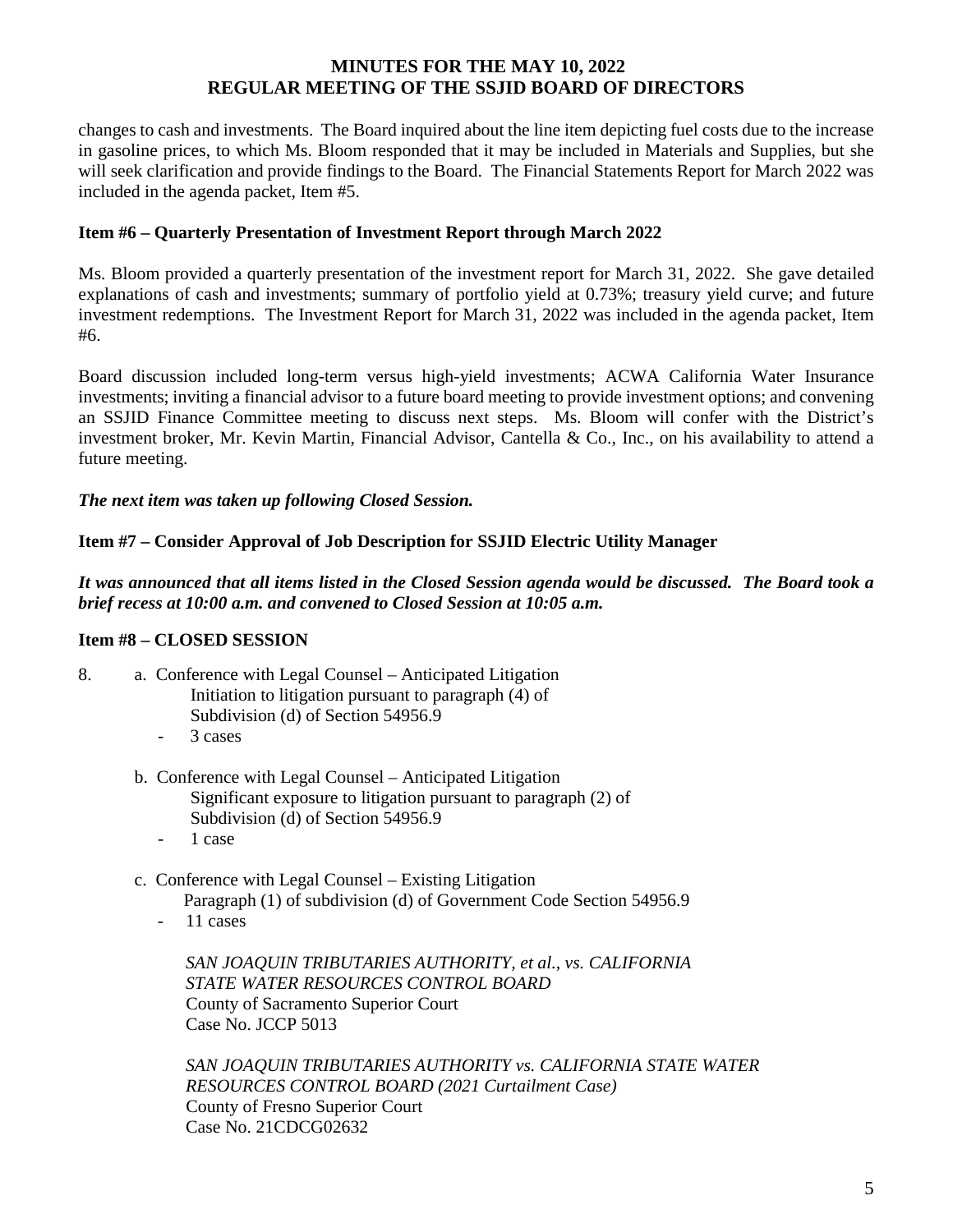*SSJID vs. PG&E* Appeal from Judgment of Dismissal Pending: In the Court of Appeal for the State of California, Third Appellate District Case No. C086319 Superior Court for San Joaquin County Case No. STK-CV-UED-2016-0006638

*PG&E vs. San Joaquin LAFCo; SSJID, Real Party in Interest* In the Court of Appeal for the State of California, Third Appellate District Case No. C086008 Superior Court for San Joaquin County Case No. STK-CV-UJR-2015-0001266

*SSJID vs. Lakeview Ranch Partners* Superior Court for Stanislaus County Case No. 2028441

*California Sportfishing Protection Alliance vs. Eastern San Joaquin Groundwater Authority et al.* Superior Court of Stanislaus County Case No. CV-20-001720

*Jana Lynn Woodbridge Apartments, LLC vs. South San Joaquin Irrigation District* San Joaquin County Superior Court STK-CV-UPI-2021-0002339

*Dave Hegarty vs. SSJID et al.*  San Joaquin County Superior Court STK-CU-UF-2021-0002552

*Department of Transportation vs. Fassler et al.* San Joaquin County Superior Court STK-CV-UED-2022-0000584

*Department of Transportation vs. Fassler et al.* San Joaquin County Superior Court STK-CV-UED-2022-0000627

*7/11 Materials INC v. Auburn Constructors et al.* Stanislaus County Superior Court CV-22-001717

d. Conference with Real Property Negotiator California Government Code Section 54656.8

| Property:                   | Water                                                        |
|-----------------------------|--------------------------------------------------------------|
| <b>Negotiating Parties:</b> | Oakdale Irrigation District, Chicken Ranch Rancheria Band of |
|                             | Me-Wuk Indians, and Other Potential Parties Unknown          |
| District Negotiator:        | <b>General Manager</b>                                       |
| Terms:                      | Price and terms of payment of sale                           |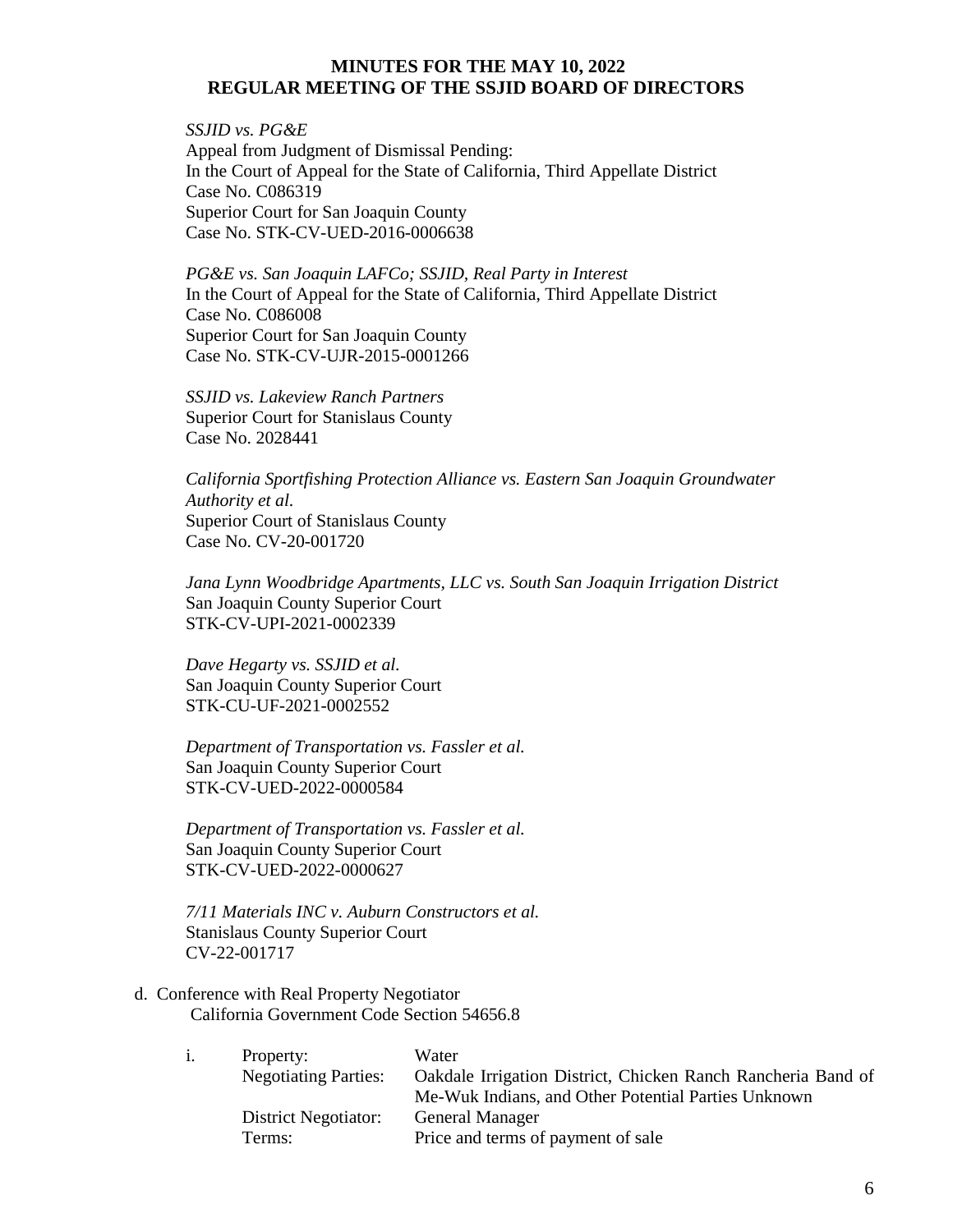| ii. | Property:                   | <b>Woodward Reservoir</b> |
|-----|-----------------------------|---------------------------|
|     | <b>Negotiating Parties:</b> | <b>Stanislaus County</b>  |
|     | <b>District Negotiator:</b> | General Manager           |
|     | <b>Under Negotiation:</b>   | <b>Grant of License</b>   |

e. Labor Negotiations

California Government Code Section 54957.6 Agency Negotiator: General Manager Employee Organization: IBEW Local 1245

f. Public Employment California Government Code Section 94957(b)(1) Classifications: Assistant General Manager, Finance Administration Manager, Electric Utility Specialist

*Director Spyksma exited the meeting at 11:36 a.m.* 

# **RETURN TO OPEN SESSION**

*The Board reconvened to Open Session at 11:38 a.m.*

# **Item #9 – ANNOUNCEMENT OF REPORTABLE ACTION TAKEN IN CLOSED SESSION**

Disclosure of reportable actions taken in Closed Session, pursuant to Government Code Section 54957.1:

# **Item 8.b. – Conference with Legal Counsel – Anticipated Litigation, Significant Exposure to Litigation Pursuant to Paragraph (2) of Subdivision (d) of Government Code Section 54956.9**

**MOTION:** A motion was made by Director Holbrook and seconded by Director Spyksma to order the bridge on the Main Distribution Canal (MDC) to remain closed to traffic, and undergo inspection by a structural engineer. Depending on findings of structural engineer, and dependent upon demonstration by affected landowners of legal right to use and maintain bridge, bridge may be repaired, rehabilitated or replaced by landowners. Any such work will take place after water season and will require a District-issued permit. Design and construction must be in accordance with standards set forth by the District.

The motion passed 4 to 0 by the following vote:

| AYES:          |             |  | HOLBROOK KAMPER SPYKSMA WESTSTEYN |
|----------------|-------------|--|-----------------------------------|
| NOES:          | <b>NONE</b> |  |                                   |
| ABSTAIN:       | NONE.       |  |                                   |
| ABSENT: HOLMES |             |  |                                   |

# **Item #7 – Consider Approval of Job Description for SSJID Electric Utility Manager**

**MOTION:** A motion was made by Director Holbrook and seconded by Director Kamper to approve the job description for SSJID Electric Utility Manager, as presented.

The motion passed 3 to 0 by the following vote: